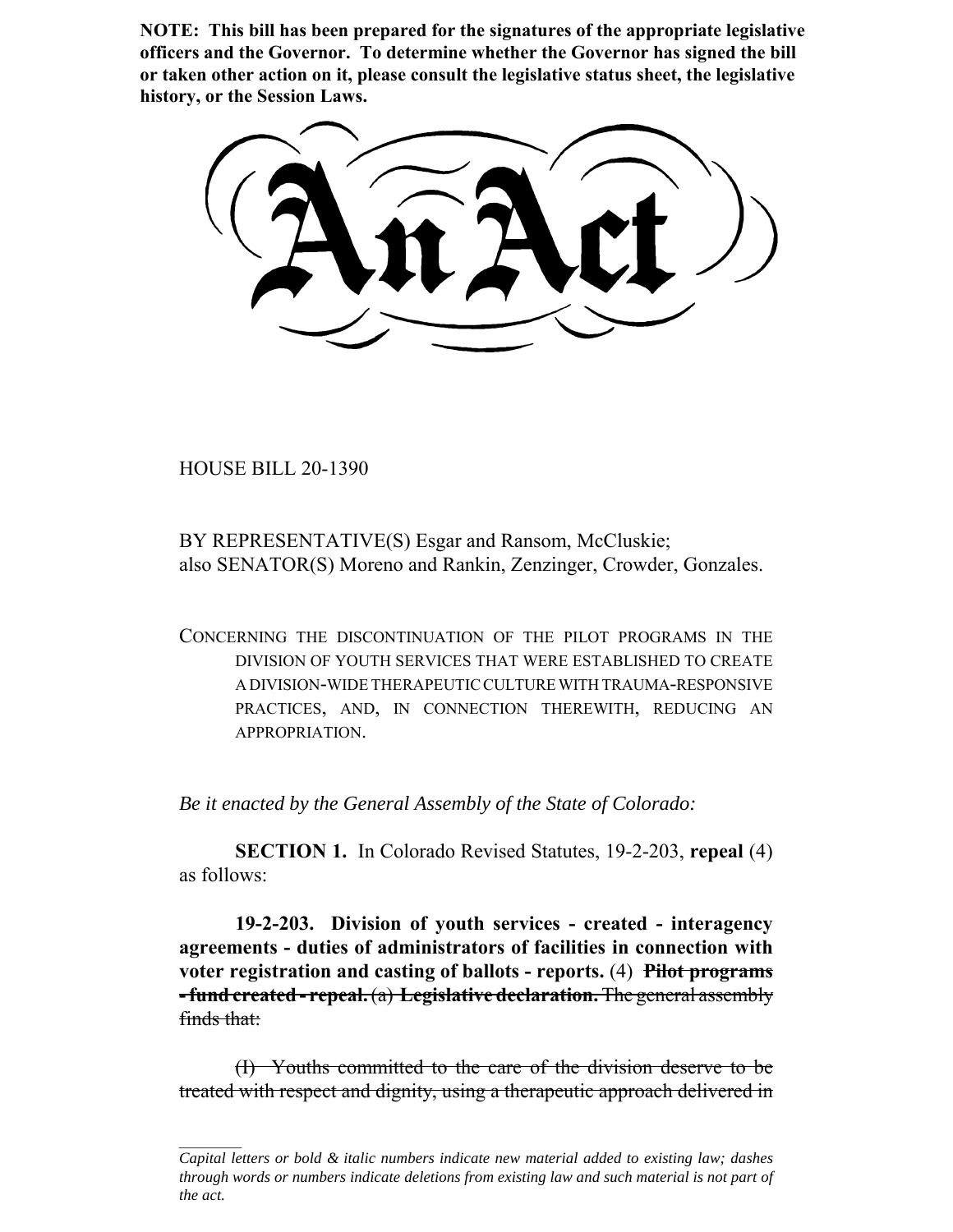a treatment setting where social-emotional competencies are learned and practiced by youths and staff;

(II) Because many youths committed to the care of the division have experienced trauma, which may include physical and sexual abuse, abandonment, violence in their homes or in their communities, or the loss of a family member at a young age, the experience of a safe, humane, and nurturing environment is necessary for youths to develop coping skills and the ability to trust and form healthy relationships;

(III) Almost all youths committed to the division will return to the community;

(IV) Youths in the division's care need treatment and tools that prepare them to safely rejoin our communities;

(V) The environment in the division should be safe, secure, and nonviolent to promote building trust and healthy relationships between youths and staff and to allow youths to grow and mature responsibly;

(VI) Rates of violence against youths and staff in the division are unacceptably high;

(VII) Improvements can always be made in the division, which strives to have staff and youths engaged with respect and dignity and create an environment that is safe for all;

(VIII) Division staff have an extremely difficult job. They must respond daily to extremely troubled youths, including some who act out with violence. Even with appropriate staff response, some youths will need to be physically restrained.

(IX) Division staff want to help, and not hurt, youths;

(X) Nonetheless, certain restraint practices used in youth corrections, including full-body restraints, the WRAP, solitary confinement, pressure-point or pain-compliance techniques, manipulating nerves, mechanical restraints, and knee strikes to thighs, buttocks, and ribs are physically and psychologically harmful, destructive to relationship building, and inconsistent with the therapeutic, trauma-responsive, and non-violent

PAGE 2-HOUSE BILL 20-1390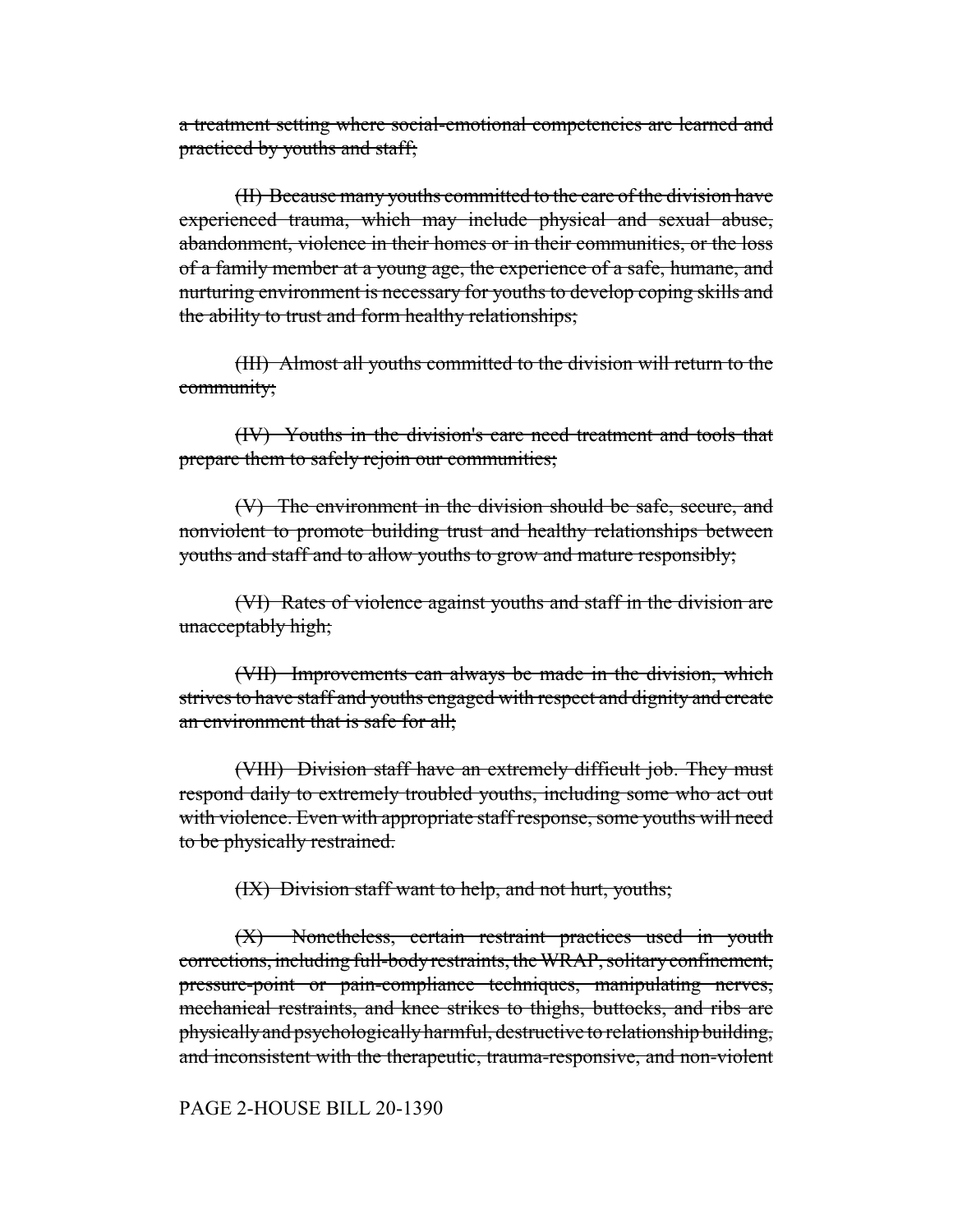environment the division is committed to creating;

(XI) Fundamental cultural change is needed at the division in order to provide for the safety of youths and staff and to effectuate real and lasting personal change for the youths in the division's care;

(XII) Division staff need additional tools and training to reduce the use of physical restraints and to promote stronger, healthier relationships with youths; and

(XIII) Transparency and accountability regarding critical incidents, fights, assaults, restraints, and injuries that occur in division facilities are critical components of cultural change.

(b) The division shall implement two pilot programs to aid in the establishment of a division-wide therapeutic and rehabilitative culture. The pilot programs will test the efficacy of a therapeutic group-treatment approach and the ability of the division to keep youths and staff safe without the use of seclusion and mechanical restraints other than handcuffs. In administering the pilot programs, the division shall:

(I) Provide treatment to at least thirty-five youths committed to the division's care, divided into groups of no more than fifteen. In selecting youths to participate in the pilot programs, the division shall ensure that the youths reflect a representative cross section of youths committed to the division's care with respect to age and history of violence.

(II) Give hiring or transfer preference to staff who agree to work as staff in the pilot program;

(III) Create teams of youths and staff by assigning each staff member to a group of youths, to which group the staff member remains assigned throughout the pilot programs;

(IV) Require staff assigned to the pilot programs to be trained as youth specialists and have or acquire substantial knowledge of rehabilitative treatment, de-escalation, adolescent behavior modification, trauma, safety, and physical management techniques that do not harm youths; assign no staff members to the pilot programs solely as security staff; and maintain a ratio of staff to youths that meets or exceeds nationally recognized

## PAGE 3-HOUSE BILL 20-1390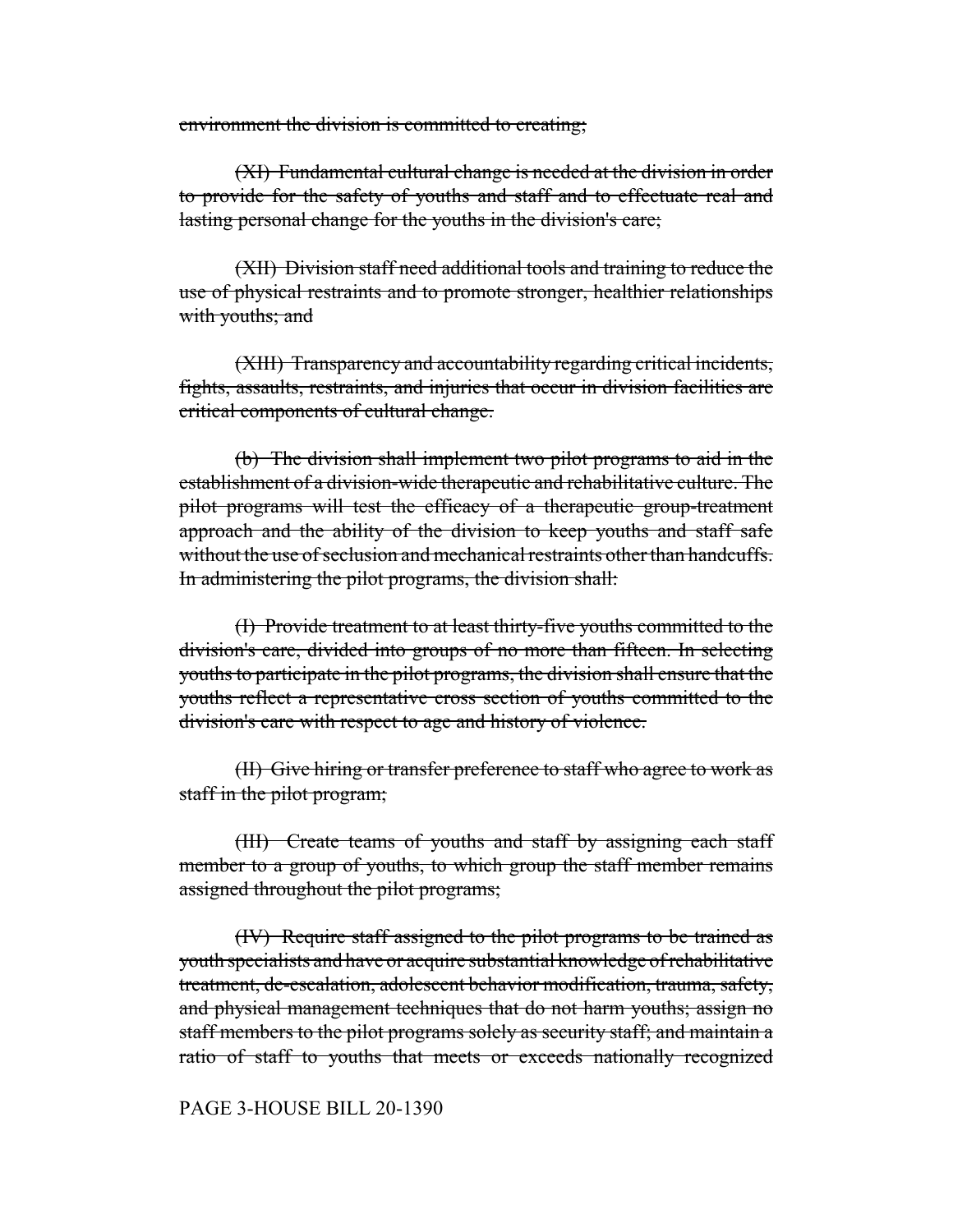standards and reflects best practices;

(V) Operate healthy, trauma-responsive organizational environments as demonstrated through prosocial, safe, and non-violent interaction by:

(A) Prioritizing the physical and psychological safety of youths and staff;

(B) Meeting the basic needs of youths, which are food, clothing, shelter, emotional and physical safety, belonging, and family involvement;

(C) Creating a humane environment for youths that is not institutional but is home-like, healthy, and therapeutic;

(D) Holding youths in the least restrictive environment possible;

(E) Emphasizing positive behavioral outcomes with the goal of helping youths to progress from behavioral compliance to internalized change;

(F) Utilizing the small group process as a primary method of providing treatment services, where resolution of core issues and development of social-emotional competency can occur, youth behaviors are viewed as having a cause, and determining the purpose of a behavior is essential to the treatment process;

(G) To the extent possible, ensuring that each youth in the pilot programs remains with his or her group and dedicated staff member during waking hours, except for specialized treatment or educational services;

(H) Relying on de-escalation and relationship-building techniques that help staff members avoid physical management and restraint;

(I) Not using restraint methods that physically harm youths, including striking youths, using mechanical restraints other than handcuffs, and using pain-compliance or pressure-point techniques;

(J) Prohibiting a youth from participating in the restraint of another youth;

## PAGE 4-HOUSE BILL 20-1390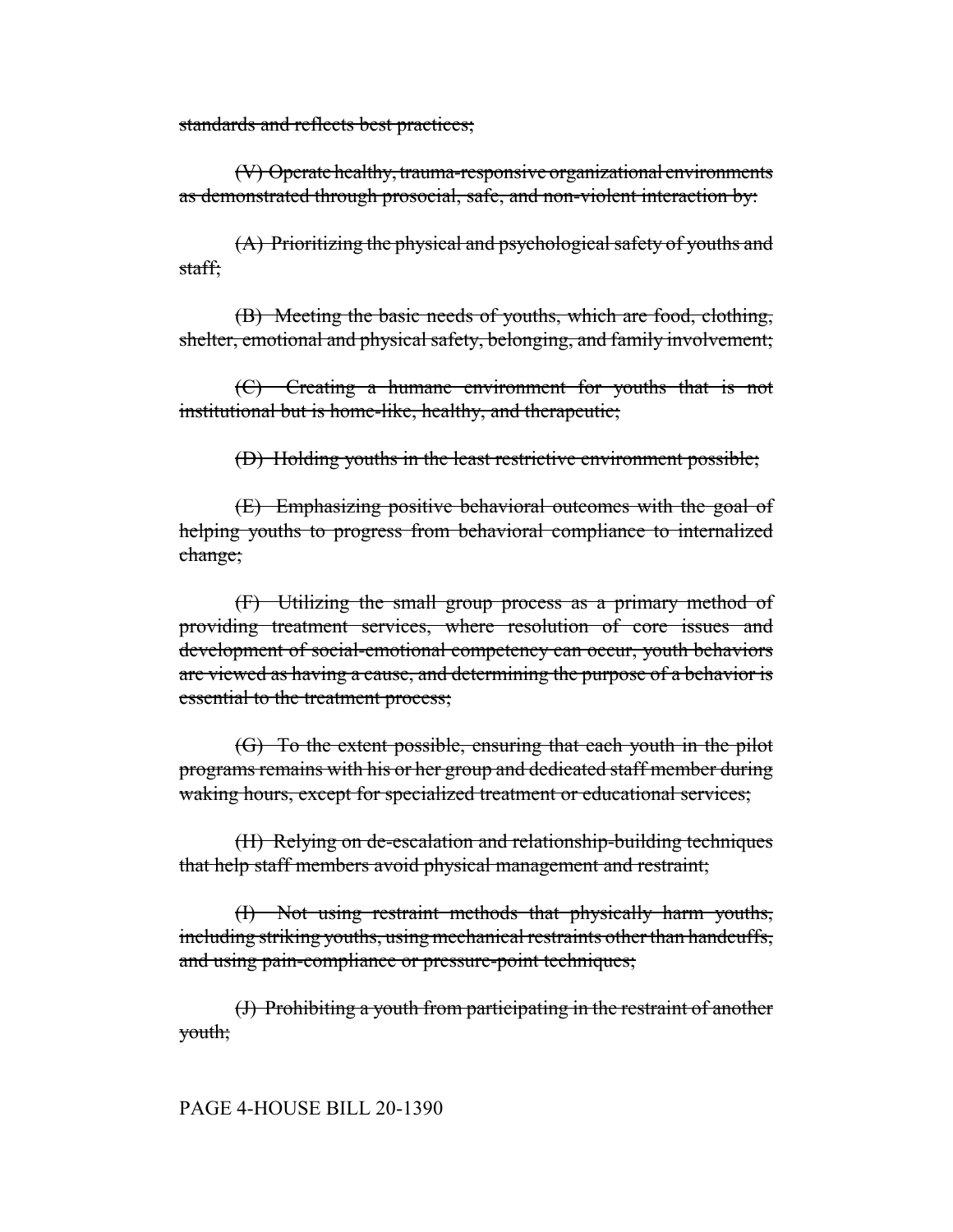(K) Phasing out completely within the first year of each pilot program the practice of placing youths alone in a room or area behind a locked door from which egress is prevented, except during sleeping hours, and avoiding isolation of youths from their peers;

(L) Integrating trauma-responsive principles and practices into all elements of programming and ensuring that all staff who work with youths are thoroughly trained to provide trauma-responsive care. For the purposes of this section, "trauma-responsive" care means care in which staff are trained to expect the presence of trauma in the youths being served, to recognize how staff response and organizational practices may trigger painful memories and re-traumatize youths with trauma histories, and to resist taking actions or using words that re-traumatize youths.

(M) Providing continuity of services and relationships through a seamless case management system and assignment of a dedicated case manager to each youth, which case manager serves as the primary advocate for the youth and his or her family and works actively with both throughout the pilot programs;

## (N) Prioritizing family engagement; and

(O) Facilitating community engagement, consistent with principles of restorative justice;

(VI) Contract through a competitive bid process with an independent third party to facilitate, coach, and train staff and leadership throughout the course of the pilot programs. The independent third party must have expertise in systemic cultural transformation of a youth correctional system from a punitive correctional culture to a rehabilitative and therapeutic culture. The independent third party must have experience training staff in providing relationship-based, group-centered, trauma-responsive care and decreasing violence against youths and staff in facilities. The independent third party shall assist with implementation of the pilot programs, provide training for staff working in the pilot programs, and provide at least one three-quarter-time to full-time consultant to provide on-the-ground mentorship, coaching, and training to pilot program staff members throughout the pilot programs. The consultant shall also provide training to the division's leadership regarding the philosophies and techniques used in the pilot programs. On or before January 1, 2018, and

PAGE 5-HOUSE BILL 20-1390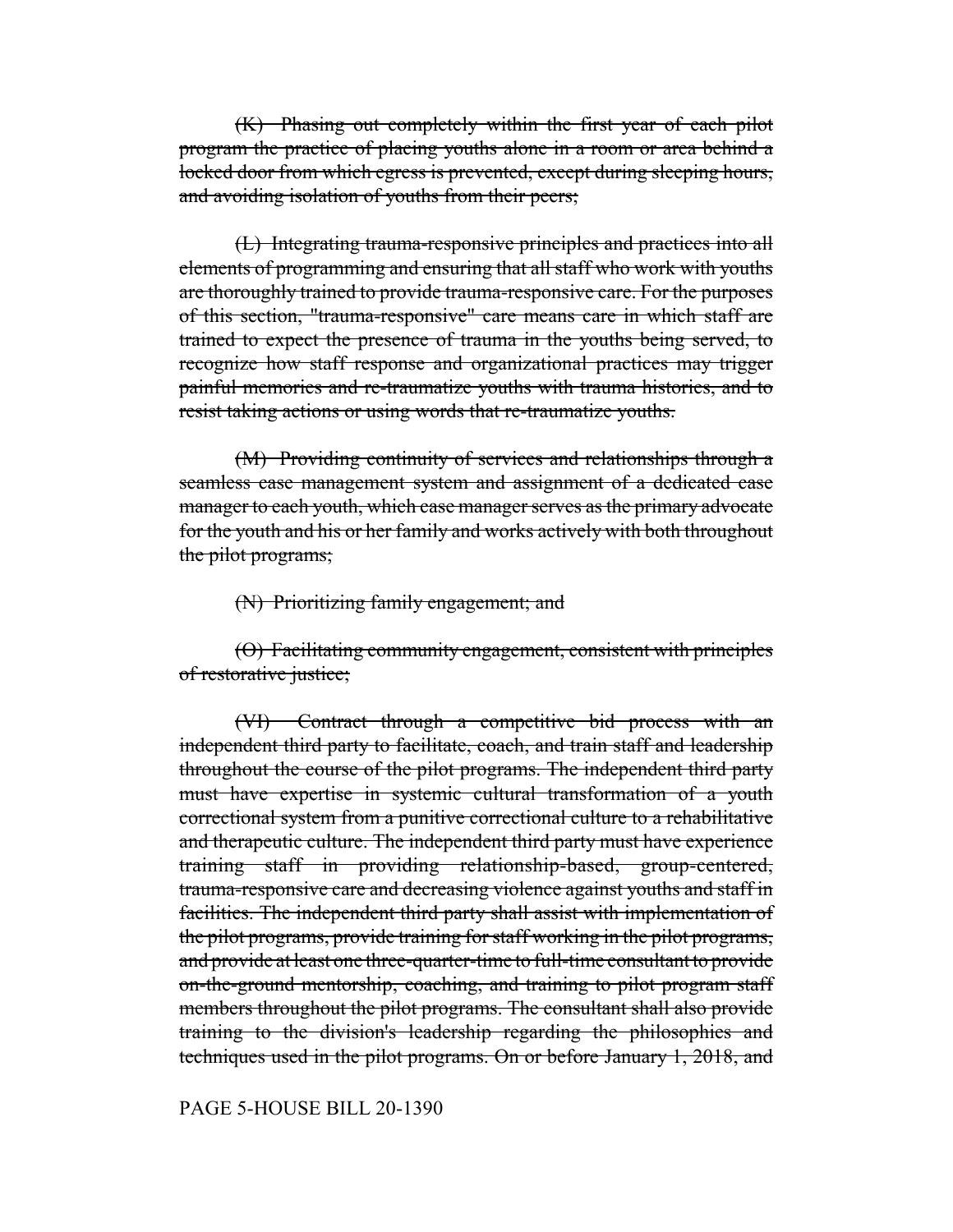continuing through June 30, 2020, the division shall begin working actively with the contracted independent third party to take the necessary steps to commence the first pilot program as soon as possible, which must begin to serve youths no later than July 1, 2018. As soon as possible, but no later than January 30, 2020, the division shall begin working with the second contracted independent third party to commence the second pilot program, which must begin to serve youths no later than July 1, 2020.

(VII) (A) Contract through a competitive bid process with an independent contractor other than one of the independent third parties described in subsection (4)(b)(VI) of this section to evaluate the effectiveness and outcome of the pilot programs. Prior to the start of each pilot program, the division and the contractor shall work together to identify the data points to be collected throughout the pilot programs, which must include, but are not limited to, data concerning fights, assaults on youths, assaults on staff, critical incidents, restraints, mechanical restraints, seclusion, injuries to youths, injuries to staff, criminal charges filed against youths or staff, grievances or complaints regarding abuse that have been filed or sustained, staff absences, staff turnover, and youth educational achievement. The division shall collect the data and make it available to the contractor at the contractor's request throughout the pilot programs. For the purposes of this subsection (4)(b)(VII), on or before September 1, 2017, the division shall request proposals from candidates for an evaluation of the first pilot program. The division shall require each candidate to submit its proposal to the division on or before November 1, 2017, and the division shall contract with a candidate on or before December 1, 2017. Not later than October 1, 2019, the independent contractor described in this subsection (4)(b)(VII) shall assess the data provided by the division and complete a report evaluating the effectiveness and outcomes of the first pilot program when compared to one or more comparable populations of youths in the division. For the purposes of this subsection (4)(b)(VII), the division shall contract for an evaluation of the effectiveness and outcomes of the first and second pilot programs when compared to one or more comparable populations of youths in the division to be completed no later than October 1, 2021. The division shall provide the contractors all available data requested to complete the reports.

(B) The independent contractors, at least in part, shall base their evaluations of the effectiveness of the pilot programs upon whether they reduce the number of fights, critical incidents, assaults on youths, assaults

PAGE 6-HOUSE BILL 20-1390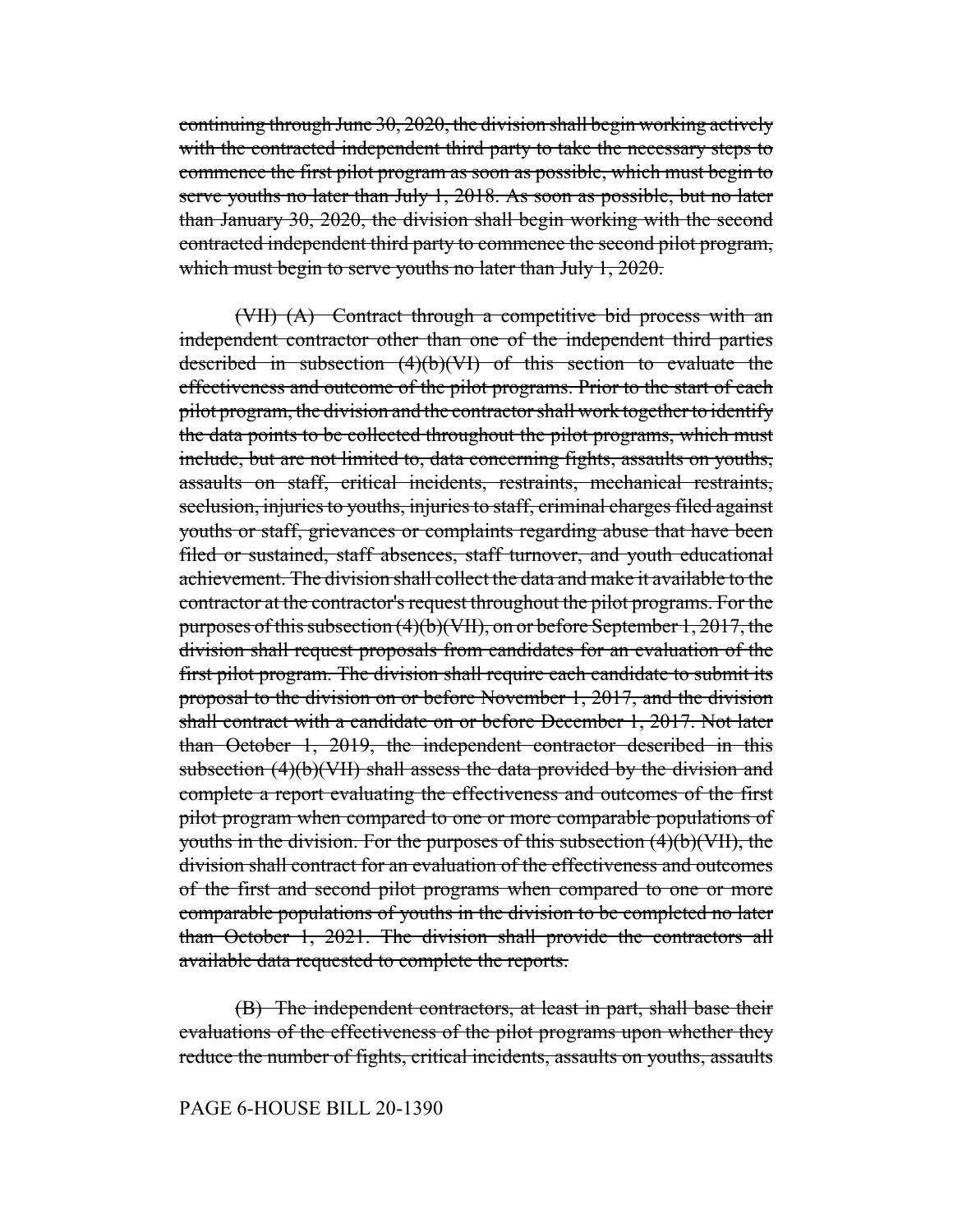on staff, injuries to youths, and injuries to staff when compared to comparable populations of youths in the division, and whether they reduce the number of physical managements and mechanical restraints when compared to comparable populations of youths in the division.

(C) Not later than October 1, 2019, the first independent contractor shall complete the report described in subsection  $(4)(b)(VII)(A)$  of this section and submit it to the judiciary committees of the house of representatives and the senate, to the public heath care and human services committee of the house of representatives, and to the health and human services committee of the senate, or to any successor committees.

(D) Not later than October 1, 2021, the second independent contractor shall complete the report described in subsection  $(4)(b)(VII)(A)$ of this section and submit it to the judiciary committees of the house of representatives and the senate, to the public health care and human services committee of the house of representatives, and to the health and human services committee of the senate, or to any successor committees.

(VIII) Perform the necessary construction and renovation to create youth residences for the pilot programs that are home-like and therapeutic, including home-like sleeping quarters and living and group meeting areas.

(c) (I) The division of youth services pilot program cash fund, referred to in this subsection (4) as the "fund", is hereby created in the state treasury. The fund consists of money credited to the fund pursuant to subsection  $(4)(c)(IV)$  of this section and any other money that the general assembly may appropriate or transfer to the fund.

(II) The state treasurer shall credit all interest and income derived from the deposit and investment of money in the fund to the fund. Any unexpended and unencumbered money remaining in the fund at the end of a fiscal year remains in the fund and does not revert to the general fund.

(III) Subject to annual appropriation by the general assembly, the division may expend money from the fund for the purposes described in this subsection  $(4)$ .

(IV) The division may seek, accept, and expend gifts, grants, or donations from private or public sources for the purposes of this subsection

## PAGE 7-HOUSE BILL 20-1390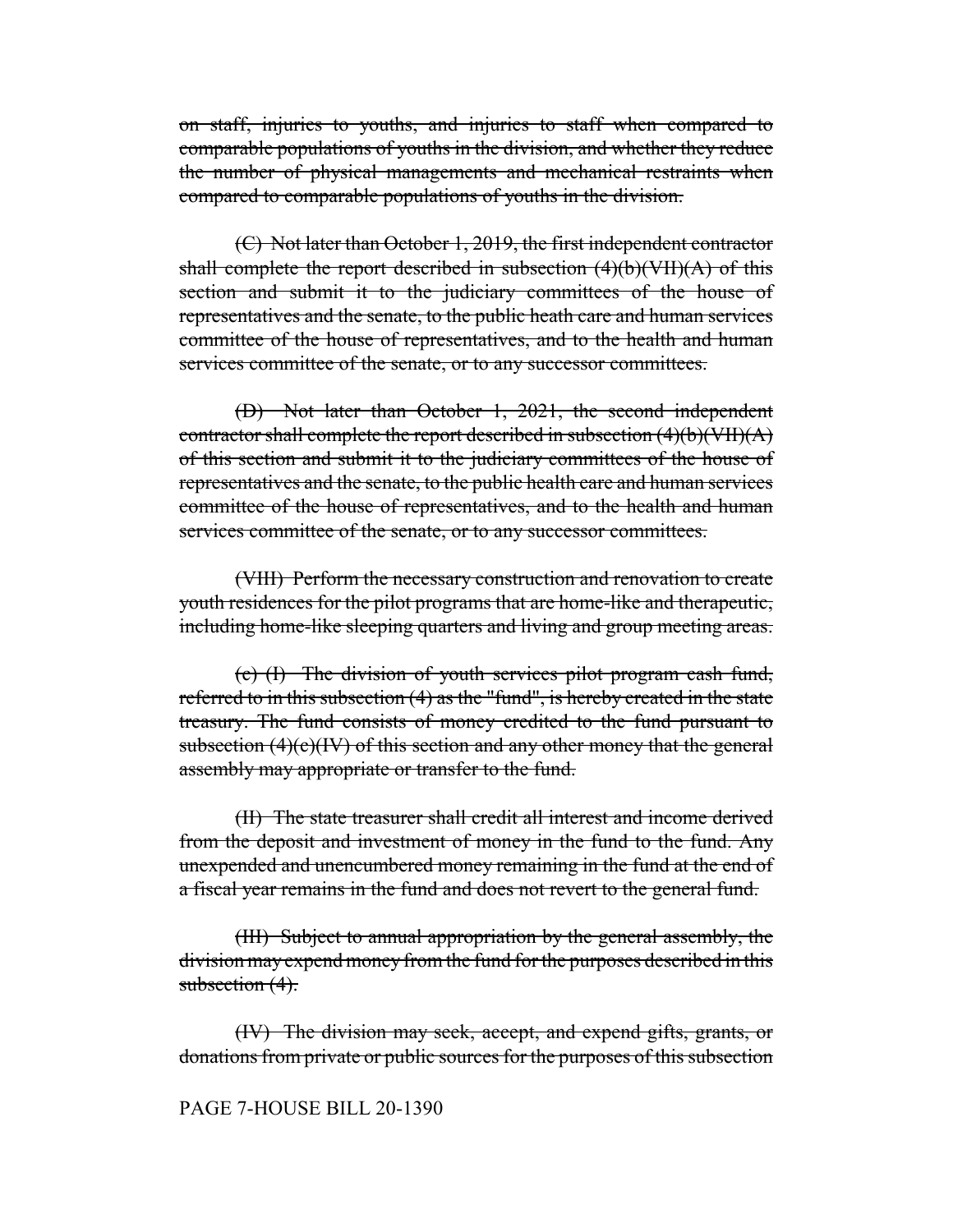(4). The division shall transmit all money received through gifts, grants, or donations to the state treasurer, who shall credit the money to the fund.

(V) The state treasurer shall transfer all unexpended and unencumbered money in the fund on January 3, 2022, to the general fund.

(d) This subsection (4) is repealed, effective July 1, 2022.

**SECTION 2.** In Colorado Revised Statutes, 24-75-402, **repeal** (5)(mm) as follows:

**24-75-402. Cash funds - limit on uncommitted reserves reduction in the amount of fees - exclusions - repeal.** (5) Notwithstanding any provision of this section to the contrary, the following cash funds are excluded from the limitations specified in this section:

(mm) The division of youth services pilot program cash fund created in section  $19 - 2 - 203$  (4);

**SECTION 3. Appropriation - adjustments to 2020 long bill.** (1) To implement this act, the general fund appropriations made in the annual general appropriation act for the 2020-21 state fiscal year to the department of human services for use by the division of youth services are adjusted as follows:

(a) The appropriation for personal services related to institutional programs is decreased by \$406,545, and the related FTE is decreased by 4.0 FTE; and

(b) The appropriation for operating expenses related to institutional programs is decreased by \$204,309.

**SECTION 4. Safety clause.** The general assembly hereby finds,